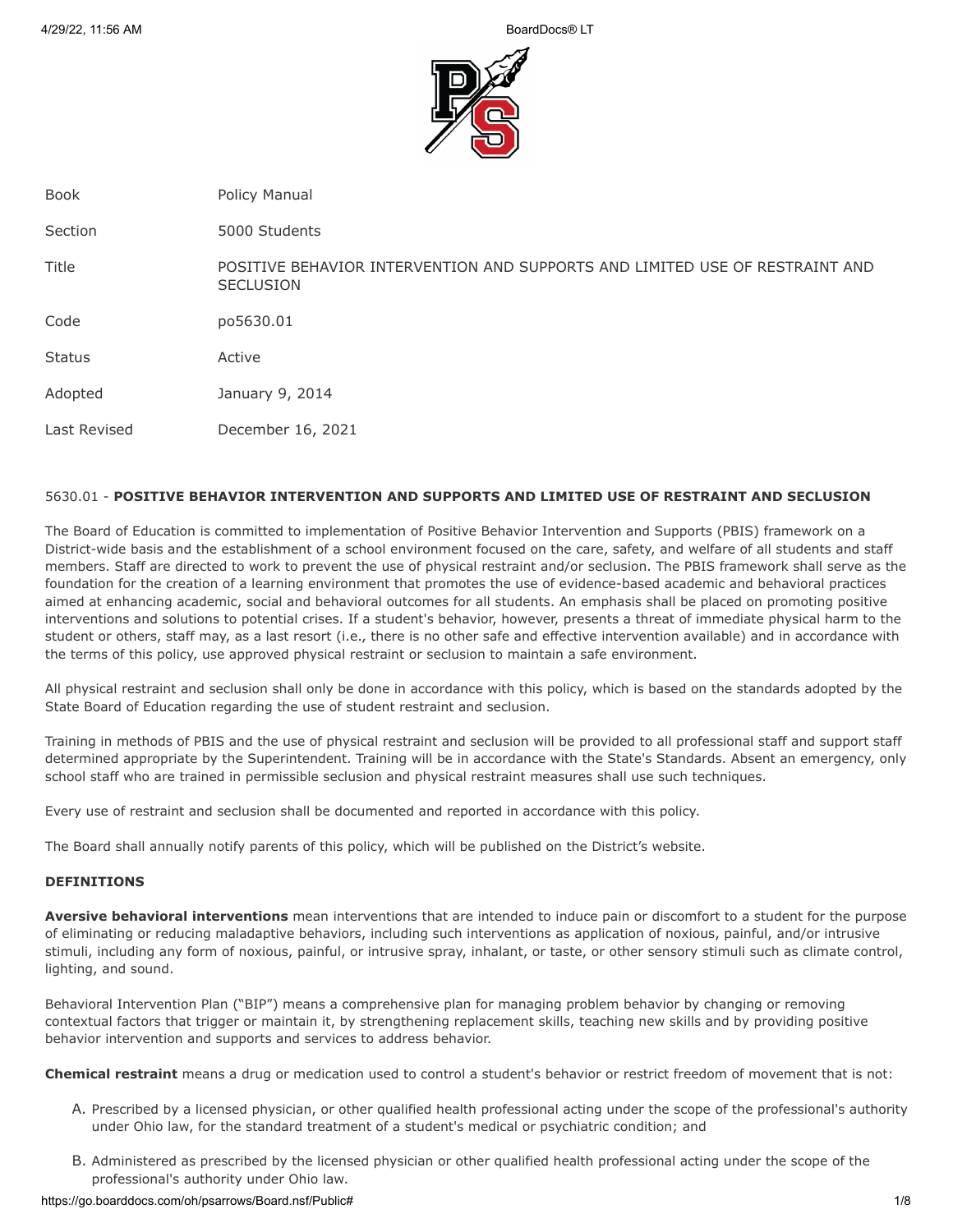**De-escalation techniques** are interventions that are used to prevent violent and aggressive behaviors and reduce the intensity of threatening, violent and disruptive incidents.

**Functional behavior assessment** (FBA) is a school-based process for students with disabilities and students without disabilities that includes the student's parent and, as appropriate, the child, to determine why a child engages in challenging behaviors and how the behavior relates to the child's environment. Consent from the parent and, as appropriate, the child (eighteen (18) years of age or older), must be obtained at the initial Functional Behavior Assessment.

**Mechanical restraint** means any method of restricting a student's freedom of movement, physical activity, or normal use of the student's body, by using an appliance or device manufactured for this purpose. Mechanical restraint does *not* mean a device used by trained Student Personnel, or used by a student, for the specific and approved therapeutic or safety purposes for which the device was designed and, if applicable, prescribed, including:

- A. restraints for medical immobilization;
- B. adaptive devices or mechanical supports used to allow greater freedom of mobility than would be possible without the use of such devices or mechanical supports; or
- C. vehicle safety restraints when used as intended during the transport of a student in a moving vehicle.

## **Parent** means:

- A. a biological or adoptive parent;
- B. a guardian generally authorized to act as the child's parent, or authorized to make decisions for the child (but not the State if the child is a ward of the State);
- C. an individual acting in the place of a biological or adoptive parent (including a grandparent, stepparent, or other relative) with whom the child lives, or an individual who is legally responsible for the child's welfare;
- D. a surrogate parent who has been appointed in accordance with Ohio Administrative Code 3301-51-05(E); or
- E. any person identified in a judicial decree or order as the parent of a child or the person with authority to make educational decisions on behalf of the child.

**Physical escort** means the temporary touching or holding of the hand, wrist, arm, shoulder, waist, hip, or back for the purpose of inducing a student to move to a safe location.

**Physical restraint** means the use of physical contact that immobilizes or reduces the ability of a student to move the student's arms, legs, body, or head freely. Physical restraint does not include a physical escort, mechanical restraint, or chemical restraint. Physical restraint does not include brief physical contact for the following or similar purposes to:

- A. break up a fight;
- B. knock a weapon away from a student's possession;
- C. calm or comfort;
- D. assist a student in completing a task/response if the student does not resist the contact; or
- E. prevent imminent risk of injury to the student or others.

**Positive Behavior Intervention and Supports** (PBIS) means a multi-tiered, school-wide, behavioral framework developed and implemented for the purpose of improving academic and social outcomes, and increasing learning for all students. PBIS includes a decision-making framework that guides selection, integration, and implementation of evidence-based academic and behavior practices for improving academic and behavior outcomes for all students. PBIS encompasses a range of systemic and individualized positive strategies to reinforce desired behaviors, diminish reoccurrences of challenging behaviors, and teach appropriate behaviors to students.

**PBIS Leadership Team** means the assigned team at the District and building level that plans, coaches and monitors PBIS implementation in the District and buildings. The PBIS Leadership Teams may include, but is not limited to, school administrators, teacher representatives across grade level and programs, staff able to provide behavioral expertise, and other representatives identified by the District or school such as bus drivers, food service staff, custodial staff, and paraprofessionals.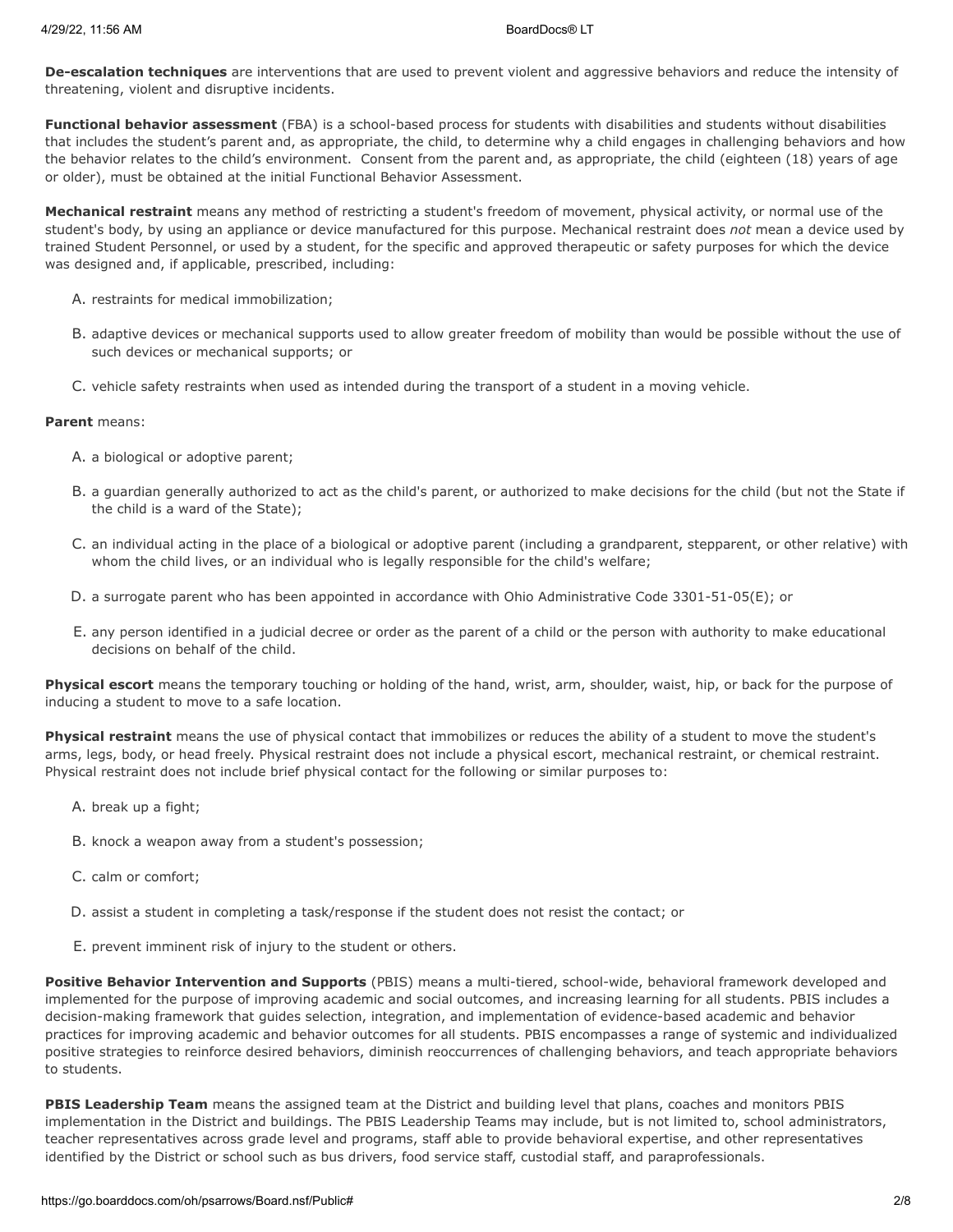**Prone restraint** means physical or mechanical restraint while the student is in the face-down position.

**Seclusion** means the involuntary isolation of a student in a room, enclosure, or space from which the student is prevented from leaving by physical restraint or by a closed door or other physical barrier. It does not include a timeout.

**Student** means an individual enrolled in the District.

**Student Personnel** means teachers, principals, counselors, social workers, school resource officers, teachers' aides, psychologists, bus drivers, related service providers, nursing staff, or other District staff who interact directly with students.

**Timeout** means a behavioral intervention in which the student, for a limited and specified time, is separated from the class within the classroom or in a non-locked setting for the purpose of self-regulating and controlling his or her own behavior. In a timeout, the student is not physically restrained or prevented from leaving the area by physical barriers.

### **POSITIVE BEHAVIOR INTERVENTION AND SUPPORTS FRAMEWORK**

The District will implement PBIS on a system-wide basis in accordance with R.C. 3319.46 and A.C. 3301-35-15. The District's PBIS framework involves comprehensive, school-wide data systems that enable monitoring of academic progress, behavioral incidents, attendance, and other critical indicators across classrooms. The administration is encouraged to use data-based decision making to select, monitor, and evaluate outcomes, practices, and systems. The PBIS framework further involves a school-wide investment in evidence-based curricula and effective instructional strategies, matched to students' needs, and data to support teachers' academic instruction. Evidence-based practices along a multi-tiered continuum of supports will be used. The District's PBIS framework will further focus on improving staff climate and culture regarding the role of discipline in the classroom, by using positive and proactive communication and staff recognition. Finally, classroom practices shall be linked to and aligned with the school-wide system so progress monitoring can occur with fidelity and target outcomes. The PBIS framework will strive to enable accurate and sustainable implementation of practices.

As part of its implementation of the PBIS framework, the District will provide Student Personnel with appropriate professional development, engage in explicit instruction of school-wide behavior expectation, employ consistent systems of acknowledging and correcting behavior, create teaching environments designed to eliminate behavior triggers, and promote family and community involvement.

The PBIS framework shall apply to all students and staff, and in all settings. It shall include:

- A. school staff trained to identify conditions such as where, under what circumstances, with whom, and why specific behaviors occur;
- B. functional behavior assessments that include:
	- 1. review of existing data;
	- 2. interviews with parents, family members, and students; and
	- 3. examination of previous and existing behavior intervention plans.
- C. development and implementation of positive behavior interventions and supports, and the teaching of appropriate behavior, including:
	- 1. modification of environmental factors that escalate inappropriate behavior;
	- 2. supporting the attainment of appropriate behavior; and
	- 3. use of de-escalation techniques to defuse potentially violent dangerous behavior.

# **PROFESSIONAL DEVELOPMENT FOR IMPLEMENTATION OF PBIS**

In order to successfully implement the PBIS framework on a District-wide basis, the Board shall provide or Student Personnel shall receive professional development as follows:

- A. the professional development will occur at least every three (3) years;
- B. the professional development must be provided by a building or District PBIS Leadership Team or an appropriate State, regional, or national source in collaboration with the building or District PBIS Leadership Team;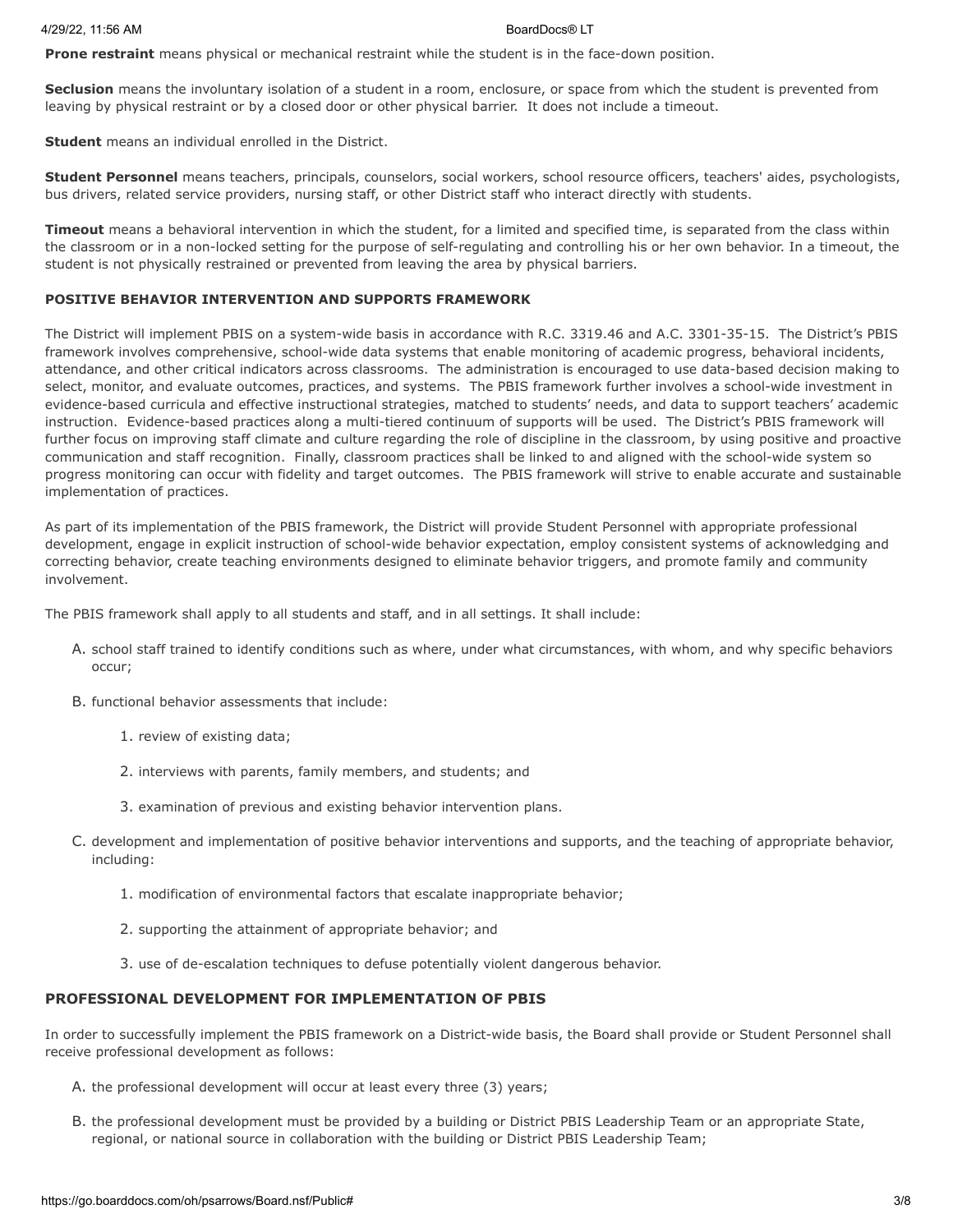- C. the trained PBIS Leadership team will provide the professional development in accordance with the District-developed PBIS training plan, which the Superintendent will develop;
- D. the Superintendent shall retain records of completion of the professional development; and
- E. the professional development will include the following topics:
	- 1. an overview of PBIS;
	- 2. the process for teaching behavioral expectations;
	- 3. data collection;
	- 4. implementation of PBIS with fidelity;
	- 5. consistent systems of feedback to students for acknowledgment of appropriate behavior and corrections for behavior errors; and
	- 6. consistency in discipline and discipline referrals.
- F. the training will be appropriately modified for the intended audience.

The Superintendent is charged with arranging for continuous training structures to be in place to provide ongoing coaching and implementation with fidelity.

### **SECLUSION**

Seclusion may be used only when a student's behavior poses an immediate risk of physical harm to the student or others and no other safe or effective intervention is available. Seclusion may be used only as a last resort to provide the student with an opportunity to regain control of the student's actions. Seclusion must be used in a manner that is age and developmentally appropriate, for the minimum amount of time necessary for the purpose of protecting the student and/or others from physical harm, and otherwise in compliance with this policy and the Ohio Department of Education's (ODE) model policy.

Seclusion shall be implemented only by Student Personnel who are trained to protect the care, welfare, dignity, and safety of the student, including trained to detect indications of physical or mental distress that require removal and/or immediate medical assistance. Student Personnel must document their observations of the student during the seclusion.

## **Additional requirements for the use of seclusion:**

If Student Personnel use seclusion, they must:

- A. continually observe the student in seclusion for indications of physical or mental distress and seek immediate medical assistance if there is a concern;
- B. use communication strategies and research-based de-escalation techniques in an effort to help the student regain control as quickly as possible;
- C. remove the student from seclusion when the immediate risk of physical harm to the student and/or others has dissipated;
- D. assess the student for injury or psychological distress after the use of seclusion, and monitor the student as needed following the incident;
- E. conduct a debriefing including all involved staff to evaluate the trigger for the incident, staff response, and methods to address the student's behavioral needs; and
- F. complete all required reports and document their observations of the student.

## **Requirements for a room or area used for seclusion:**

A room or area used for seclusion must provide for adequate space, lighting, ventilation, and clear visibility in order to allow Student Personnel to observe the student.

A room or area used for seclusion *must not be locked* or otherwise prevent the student from exiting the area should staff become incapacitated or leave the area.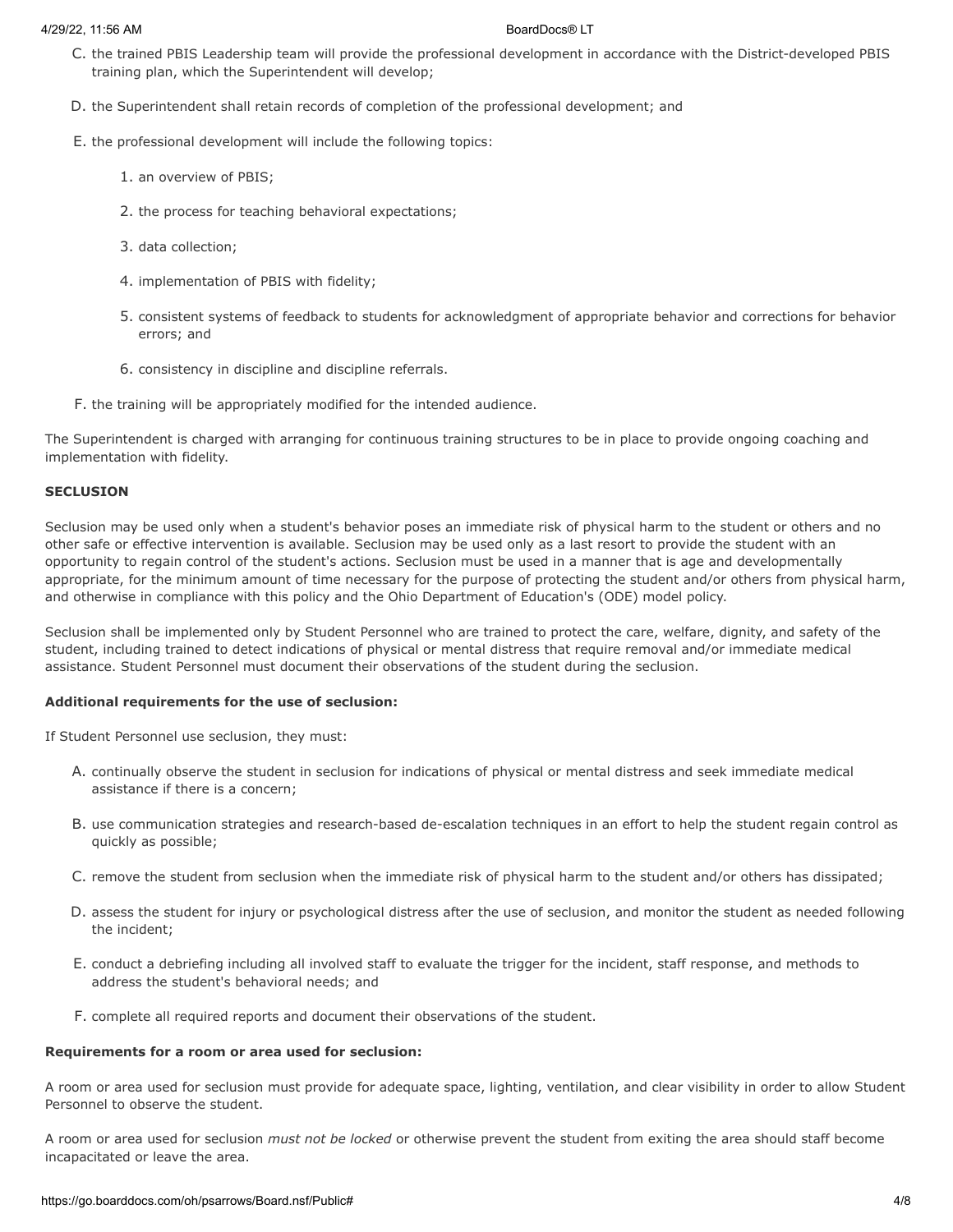### **Additional prohibited seclusion practices:**

Seclusion shall not be used:

- A. for the convenience of staff;
- B. as a substitute for an educational program;
- C. as a form of discipline or punishment;
- D. as a substitute for other less restrictive means of assisting a student in regaining control;
- E. as a substitute for inadequate staffing;
- F. as a substitute for staff training in positive behavior intervention and supports framework and crisis management; or
- G. as a means to coerce, retaliate, or in a manner that endangers a student.

Seclusion of preschool-age children is prohibited, except that a preschool-age child may be separated from classmates, either in the classroom or in a safe, lighted, and well-ventilated space, for an amount of time that is brief in duration and appropriate to the child's age and development, if the child is always within sight and hearing of a preschool staff member.

#### **PHYSICAL RESTRAINT**

Prone restraint, including any physical restraint that obstructs the airway of the student, or any physical restraint that impacts a student's primary mode of communication, is prohibited. Student Personnel may use physical restraint only as a last resort and in accordance with this policy and the requirements of A.C. 3301-35-15.

Physical restraint may be used only when the student's behavior poses an immediate risk of physical harm to the student and/or others and no other safe or effective intervention is available. The physical restraint must be implemented in a manner that is age and developmentally appropriate, does not obstruct the student's ability to breathe, does not interfere with the student's ability to communicate in the student's primary language or mode of communication, and otherwise in compliance with this policy and the ODE's corresponding model policy.

Only Student Personnel trained in safe restraint techniques may implement physical restraint, except in the case of rare and unavoidable emergency situations when trained personnel are not immediately available. Student Personnel must be trained to protect the care, welfare, dignity, and safety of the student.

#### **Additional requirements for the use of physical restraint:**

If Student Personnel use physical restraint, they must:

- A. continually observe the student in restraint for indications of physical or mental distress and seek immediate medical assistance if there is a concern;
- B. use communication strategies and research-based de-escalation techniques in an effort to help the student regain control as quickly as possible;
- C. remove the student from physical restraint immediately when the immediate risk of physical harm to the student and/or others has dissipated;
- D. assess the student for injury or psychological distress after the use of physical restraint, and monitor the student as needed following the incident;
- E. conduct a debriefing including all involved staff to evaluate the trigger for the incident, staff response, and methods to address the student's behavioral needs; and
- F. complete all required reports and document their observations of the student

Physical restraint shall not be used for punishment or discipline, or as a substitute for other less restrictive means of assisting a student in regaining control.

### **Prohibited Practices**

The following practices are prohibited under all circumstances, including emergency safety situations:

https://go.boarddocs.com/oh/psarrows/Board.nsf/Public# 5/8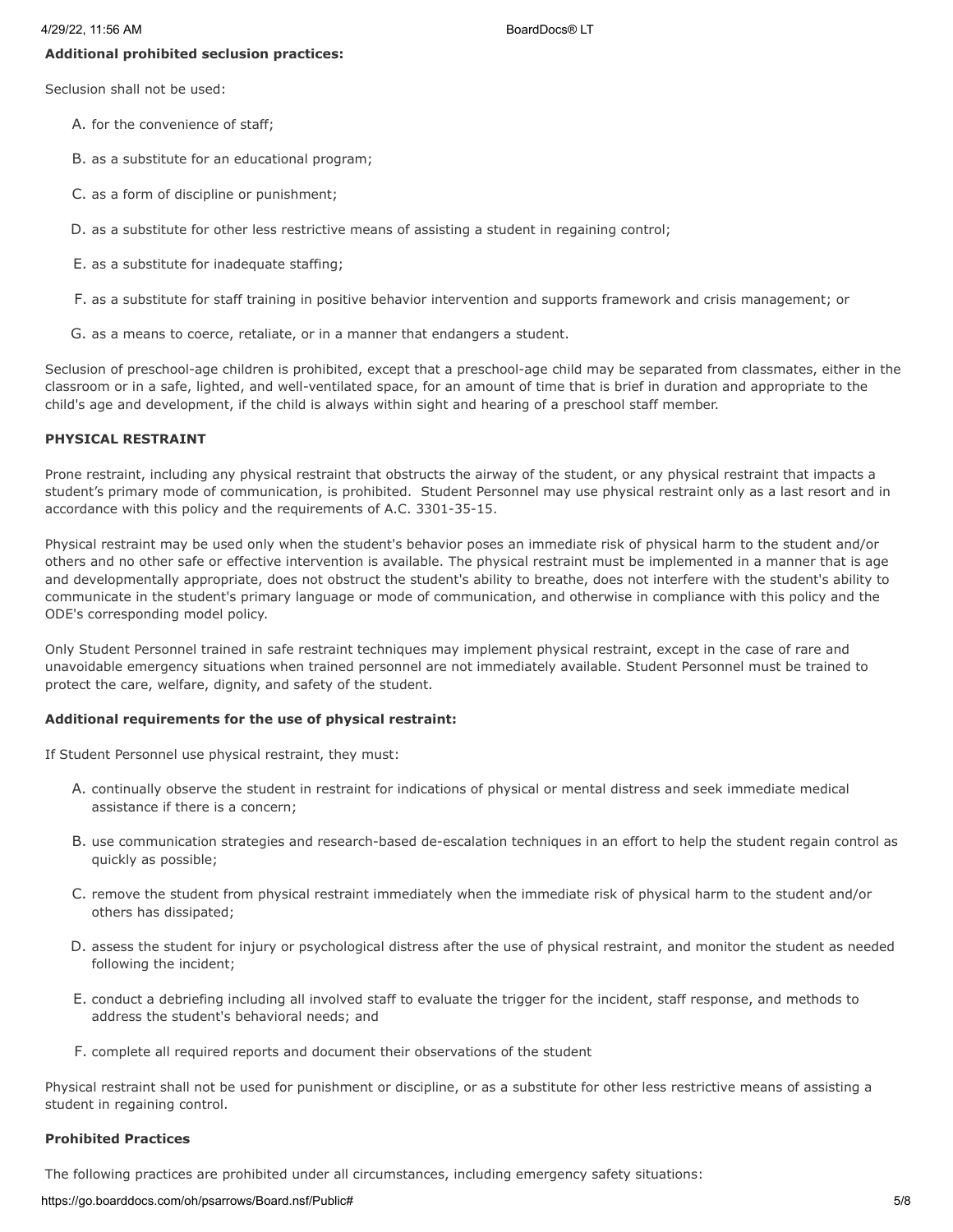- A. prone restraint;
- B. any form of physical restraint that involves the intentional, knowing, or reckless use of any technique that:
	- 1. involves the use of pinning down a student by placing knees to the torso, head, or neck of the student;
	- 2. uses pressure point, pain compliance, or joint manipulation techniques;
	- 3. otherwise involves techniques that are used to unnecessarily cause pain;
	- 4. causes loss of consciousness or harm to the neck or restricting respiration in any way;
	- 5. involves dragging or lifting of the student by the hair or ear or any type of mechanical restraint;
	- 6. uses other students or untrained staff to assist with the hold or restraint;
	- 7. involves securing a student to another student or fixed object;
- C. corporal punishment as defined in R.C. 3319.41;
- D. child endangerment as defined in R.C. 2919.22;
- E. deprivation of basic needs;
- F. seclusion or restraint of preschool-age students in violation of A.C. 3301-37-10(D) and A.C. 3301-35-15;
- G. mechanical restraint;
- H. chemical restraint;
- I. aversive behavioral interventions; and
- J. seclusion in a locked room or area.

# **CONTACT LAW ENFORCEMENT AND/OR EMERGENCY RESPONSE PERSONNEL**

In accordance with the Board's Emergency Management Plan (see Policy 8400), District personnel shall contact law enforcement and/or appropriate emergency response personnel if at any point they determine that an intervention (either a physical restraint or seclusion) is insufficient to maintain the safety of all involved.

# **MULTIPLE INCIDENTS OF RESTRAINT AND/OR SECLUSION – CONDUCTING A FUNCTIONAL BEHAVIORAL ASSESSMENT AND DEVELOPING A BEHAVIOR INTERVENTION PLAN**

After a student's third incident of physical restraint or seclusion in a school year, a meeting must occur within ten (10) school days of the third incident as follows:

- A. For a student who has been found eligible for special education services or has a 504 plan, the student's individualized education program or 504 team must meet to consider the need to conduct or develop a FBA or BIP, or amend an existing FBA or BIP.
- B. For all other students (i.e., students not described in the preceding paragraph), a team, consisting of the student's parent, an administrator or designee, a teacher of the student, a staff member involved in the incident (if not the teacher or administrator already invited), and other appropriate staff members must meet to discuss the need to conduct or review a FBA and/or develop a BIP.
- C. Nothing in this section is meant to prevent the completion of a FBA or BIP for any student who might benefit from these measures, but has fewer than three (3) incidents of restraint or seclusion.
- D. Nothing in this section is meant to prevent the District from conducting any evaluations or other obligations the staff feel are appropriate under the Individuals with Disabilities Education Improvement Act.

# **TRAINING AND PROFESSIONAL DEVELOPMENT FOR USE OF CRISIS MANAGEMENT AND DE-ESCALATION TECHNIQUES**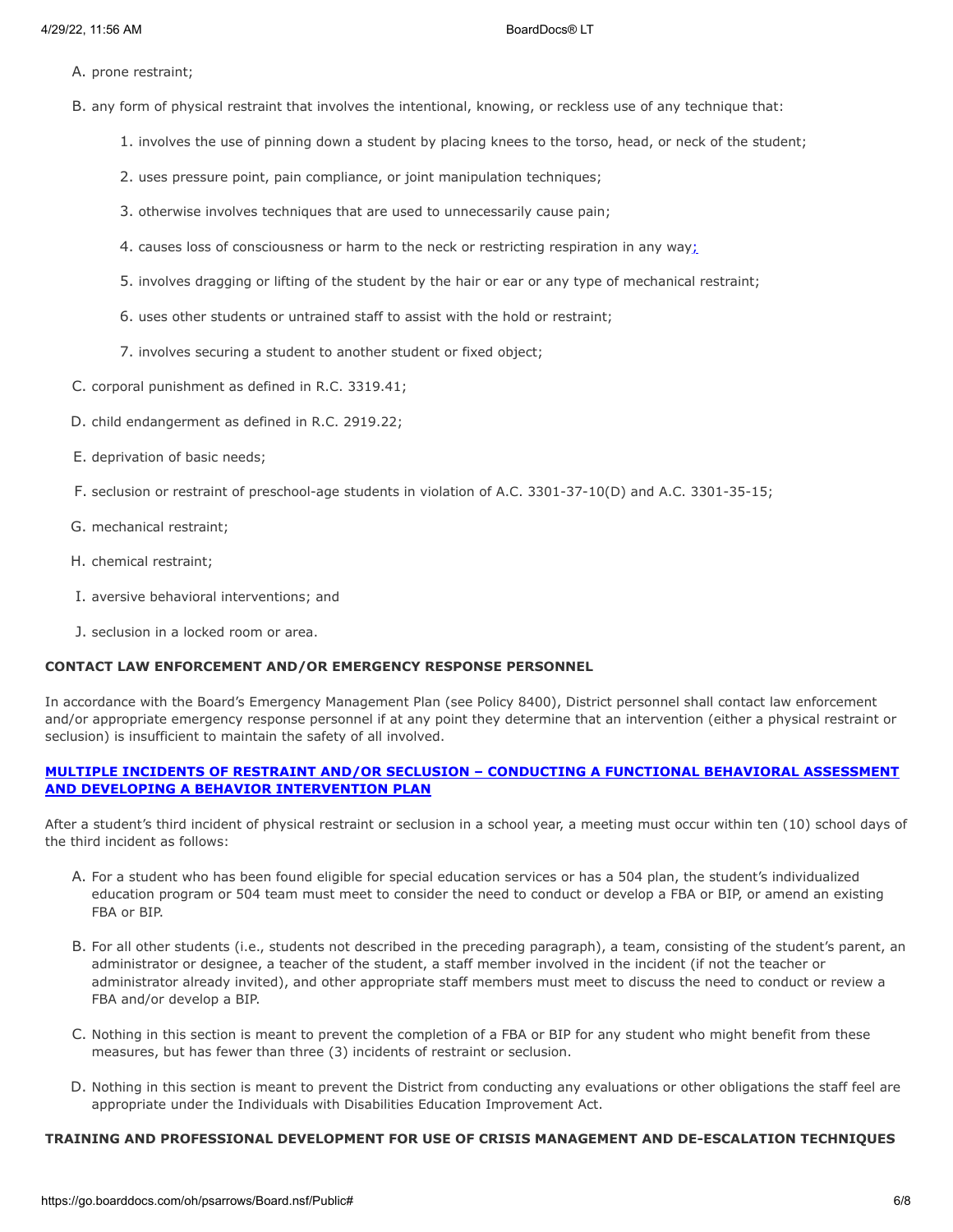#### 4/29/22, 11:56 AM BoardDocs® LT

The District shall provide training and professional development for the use of crisis management and de-escalation techniques that includes the use of restraint and seclusion. Specifically, the District shall annually train an appropriate number of personnel in each building in evidence-based crisis management and de-escalation techniques, as well as the safe use of physical restraint and seclusion. At a minimum, the training will cover the following topics:

- A. proactive measures to prevent the use of seclusion or restraint;
- B. crisis management;
- C. documentation and communication about the restraint or seclusion with appropriate parties;
- D. the safe use of restraint and seclusion;
- E. instruction and accommodation for age and body size diversity;
- F. directions for monitoring signs of distress during and following physical control; and
- G. debriefing practices and procedures.

The training will occur face-to-face and allow for a simulated experience of administering and receiving physical restraint so that participants can demonstrate proficiency in the topics identified above.

The Superintendent is charged with maintaining written or electronic documentation concerning the training provided that includes the following:

- A. the name, position, and building assignment of each person who has completed training;
- B. the name, position, and credentials of each person who has provided the training;
- C. when the training was completed; and
- D. what protocols, techniques, and materials were included in training.

As part of the required training, Student Personnel shall be trained to perform the following functions:

- A. identify conditions such as: where, under what conditions, with whom and why specific inappropriate behavior may occur; and
- B. use preventative assessments that include at least the following:
	- 1. a review of existing data;
	- 2. input from parents, family members, and students; and
	- 3. examination of previous and existing behavior intervention plans.

Only individuals trained in accordance with this policy in the appropriate use of restraint and seclusion may use those techniques.

## **MONITORING AND COMPLAINT PROCEDURES**

The Superintendent shall monitor the implementation of A.C. 3301-35-15 and this policy, and annually conduct a review of A.C. 3301-35-15 and this policy related to the use of PBIS, physical restraint, and seclusion. Additionally, the administration will annually notify parents of the District's policy and procedures related to the requirements of PBIS, physical restraint, and seclusion, including the following complaint process.

Any parent of a child enrolled in school in the District may submit a written complaint to the Superintendent regarding an incident of restraint or seclusion. The Superintendent shall investigate each written complaint and respond in writing to the parent's complaint within thirty (30) days of receipt of the complaint. The Superintendent will make reasonable efforts to have an in-person follow-up meeting with the parent.

A parent may also file a complaint with local law enforcement, the county department of job and family services, or the office of integrated student supports within the Ohio Department of Education. The procedures and timeline for filing a complaint with the Ohio Department of Education are outlined in A.C. 3301-35-15(L).

# **REQUIREMENTS FOLLOWING AN INCIDENT OF SECLUSION OR PHYSICAL RESTRAINT**